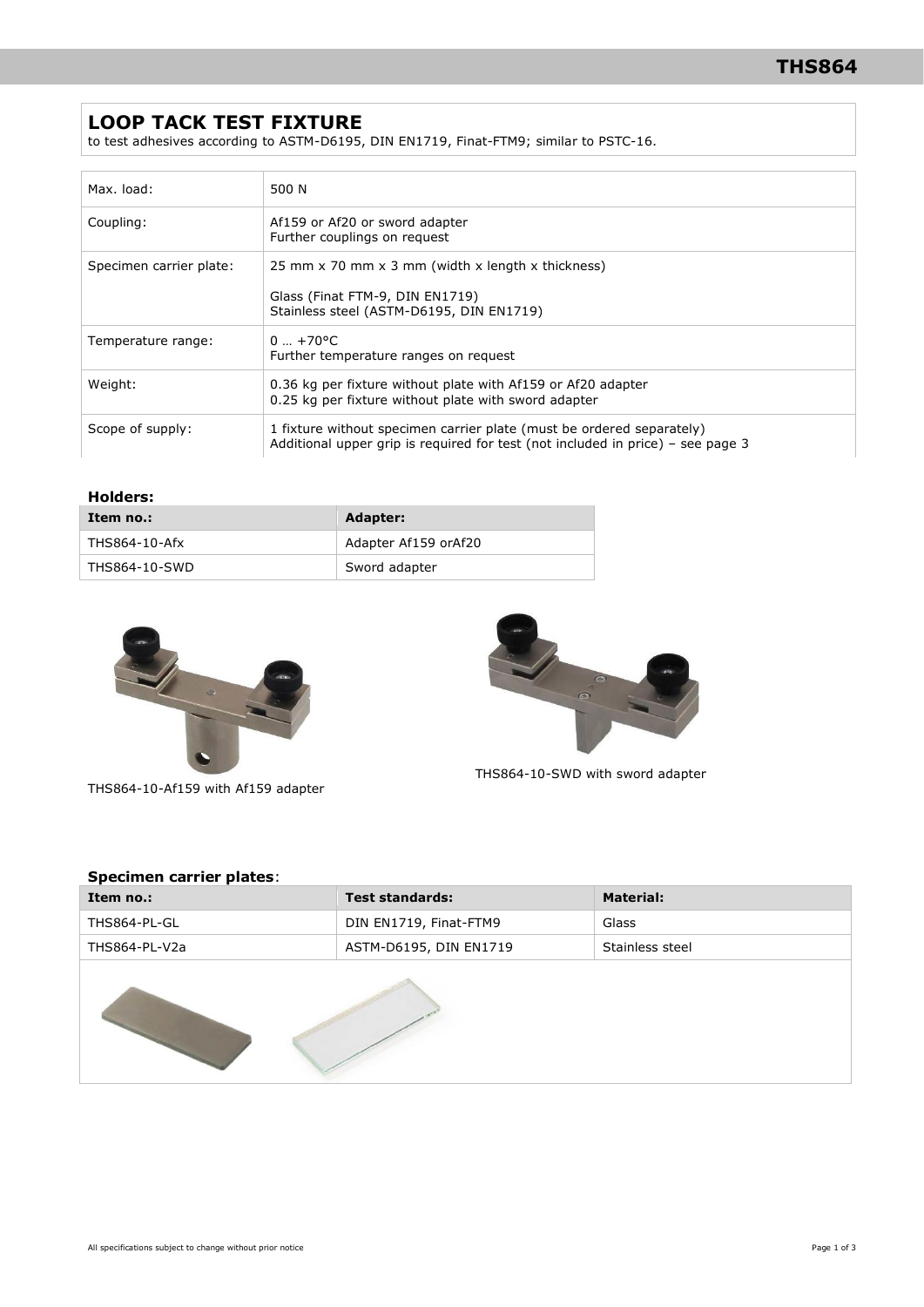# **THS864**